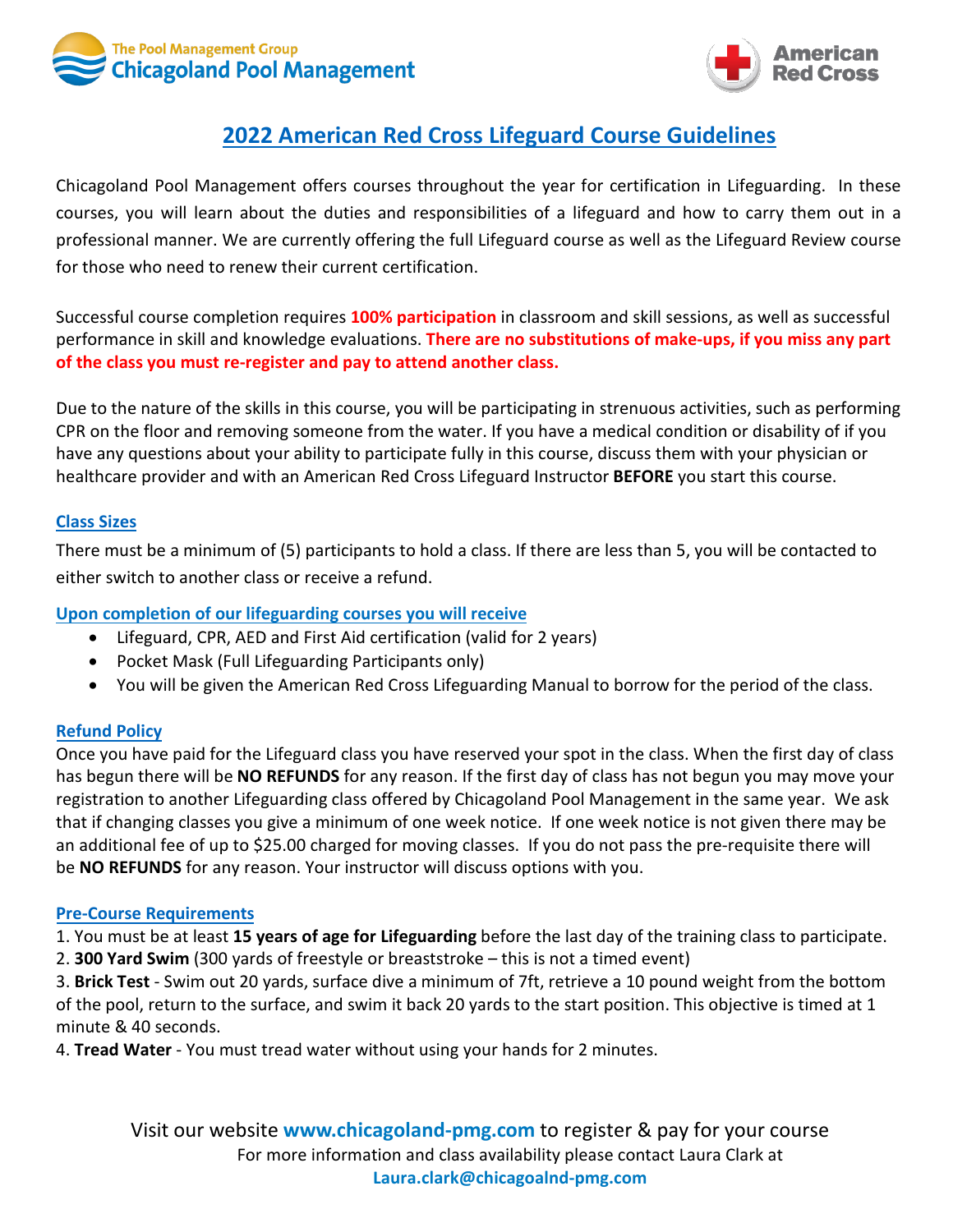## **2022 American Red Cross Lifeguarding Course Schedule**

## Please read the following notes All FULL LIFEGUARD CLASSES ARE CONDUCTED USING BLENDED LEARNING YOU MUST COMPLETE THE ONLINE VIDEOS PRIOR TO COMING TO CLASS

| Class schedule subject to change There must be a minimum of five (5) participants to hold a class. If there are less |              |                                              |                                                 |                                                                       |                                                          |  |  |  |  |  |
|----------------------------------------------------------------------------------------------------------------------|--------------|----------------------------------------------|-------------------------------------------------|-----------------------------------------------------------------------|----------------------------------------------------------|--|--|--|--|--|
| than 5, you will be contacted one week prior to the class.                                                           |              |                                              |                                                 |                                                                       |                                                          |  |  |  |  |  |
| <b>Course</b>                                                                                                        | Course       | Days/Dates                                   | <b>Times</b>                                    | <b>Locations</b>                                                      | <b>Costs</b>                                             |  |  |  |  |  |
| #                                                                                                                    | <b>Name</b>  |                                              |                                                 |                                                                       |                                                          |  |  |  |  |  |
| $\mathbf{1}$                                                                                                         | Lifeguarding | <b>December</b><br>Mon 27th<br>Tues 28th     | Monday 9:00 am-6:00pm<br>Tuesday 9:00am-5:00pm  | <b>MONDAY</b><br><b>CPM Office</b><br><b>SUNDAY</b><br>Water's Edge   | \$225<br><b>CPM Employees</b><br>\$275<br>Non Employees  |  |  |  |  |  |
| $\overline{\mathbf{2}}$                                                                                              | Lifeguarding | January<br>Saturday 15th<br>Sunday 16th      | Saturday 9:00 am-6:00pm<br>Sunday 3:00pm-9:00pm | <b>SATURDAY</b><br><b>CPM Office</b><br><b>SUNDAY</b><br>Water's Edge | \$225<br><b>CPM Employees</b><br>\$275<br>Non Employees  |  |  |  |  |  |
| 3                                                                                                                    | Lifeguarding | February<br>Saturday 5th<br>Sunday 6th       | Saturday 9:00 am-6:00pm<br>Sunday 3:00pm-9:00pm | <b>SATUDAY</b><br>CPM Office<br><b>SUNDAY</b><br>Water's Edge         | \$225<br><b>CPM Employees</b><br>\$275<br>Non Employees  |  |  |  |  |  |
| 4                                                                                                                    | Lifeguarding | February<br>Saturday 19th<br>Sunday 20th     | Saturday 9:00 am-6:00pm<br>Sunday 3:00pm-9:00pm | <b>SATURDAY</b><br><b>CPM Office</b><br><b>SUNDAY</b><br>Water's Edge | \$225<br><b>CPM Employees</b><br>\$275<br>Non Employees  |  |  |  |  |  |
| 5                                                                                                                    | Lifeguarding | March<br>Saturday 5th<br>Sunday 6th          | Saturday 9:00 am-6:00pm<br>Sunday 3:00pm-9:00pm | <b>SATURDAY</b><br>CPM Office<br><b>SUNDAY</b><br>Water's Edge        | \$225<br><b>CPM Employees</b><br>\$275<br>Non Employees  |  |  |  |  |  |
| 6                                                                                                                    | Lifeguarding | March<br>Monday 21st<br>Tuesday 22nd         | Monday 9:00 am-6:00pm<br>Tuesday 9:00am-9:00pm  | <b>SATURDAY</b><br>CPM Office<br><b>SUNDAY</b><br>Water's Edge        | \$225<br><b>CPM Employees</b><br>\$275<br>Non Employees  |  |  |  |  |  |
| $\overline{\mathbf{z}}$                                                                                              | Lifeguarding | March<br>Monday 28th<br>Tuesday 29th         | Monday 9:00 am-6:00pm<br>Tuesday 9:00am-9:00pm  | <b>SATURDAY</b><br>CPM Office<br><b>SUNDAY</b><br>Water's Edge        | \$225<br><b>CPM Employees</b><br>\$275<br>Non Employees  |  |  |  |  |  |
| 8                                                                                                                    | Lifeguarding | <b>April</b><br>Saturday 9th<br>Sunday 10th  | Saturday 9:00 am-6:00pm<br>Sunday 3:00pm-9:00pm | <b>SATURDAY</b><br>CPM Office<br><b>SUNDAY</b><br>Water's Edge        | \$225<br><b>CPM Employees</b><br>\$275<br>Non Employees  |  |  |  |  |  |
| 9                                                                                                                    | Lifeguarding | <b>April</b><br>Saturday 23rd<br>Sunday 24th | Saturday 9:00 am-6:00pm<br>Sunday 3:00pm-9:00pm | <b>SATURDAY</b><br>CPM Office<br><b>SUNDAY</b><br>Water's Edge        | \$225<br><b>CPM Employees</b><br>\$ 275<br>Non Employees |  |  |  |  |  |
| 10                                                                                                                   | Lifeguarding | April/May<br>Saturday 30th<br>Sunday 1st     | Saturday 9:00 am-6:00pm<br>Sunday 3:00pm-9:00pm | <b>SATURDAY</b><br>CPM Office<br><b>SUNDAY</b><br>Water's Edge        | \$225<br><b>CPM Employees</b><br>\$275<br>Non Employees  |  |  |  |  |  |
| <b>Class Locations</b><br>Chicagoland Pool Management Office (CPM Office) 1612 Ogden Ave. Lisle, IL 60532(CLASSROOM) |              |                                              |                                                 |                                                                       |                                                          |  |  |  |  |  |

**Water's Edge Aquatic Center 545 John St. Bensenville, IL 60106 (WATER)**

\*\*Additional Classes will be held. We will add and update more classes as we have more details.

Visit our website **www.chicagoland-pmg.com** to register & pay for your course For more information and class availability please contact Laura Clark **Laura.clark@chicagoland-pmg.com**